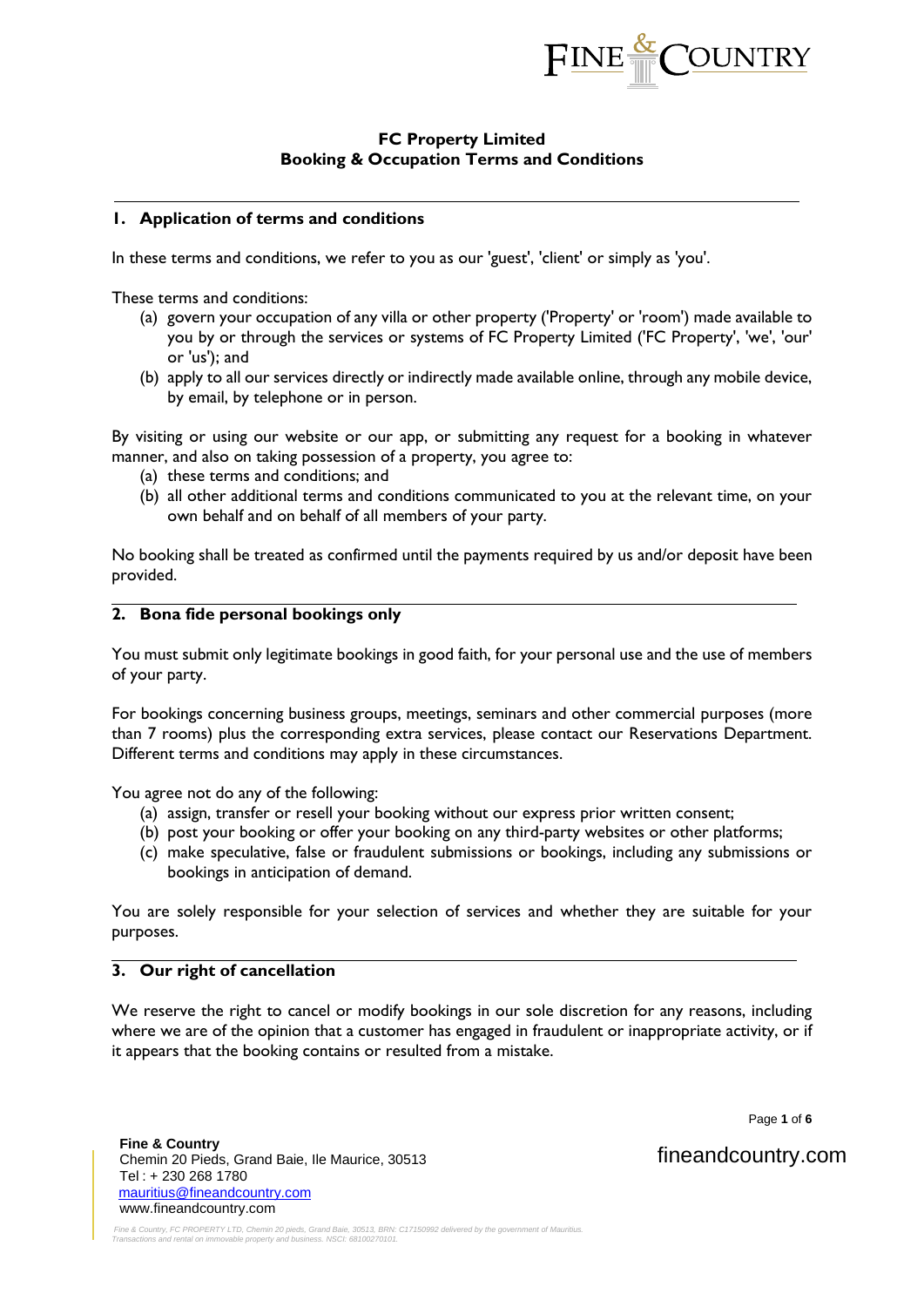

## **4. Standard of conduct**

All guests must ensure that they:

- (a) use the Property responsibly and abide by standards of behaviour that are not contrary to good morals or public order;
- (b) comply with the rules, regulations and standards of behaviour set by us as the owner or manager of the Property;
- (c) respect the Property and all common areas;
- (d) respect and remain courteous with all employees, contractors and other guests;
- (e) comply with any applicable co-ownership rules;
- (f) comply with all health and safety rules and directives; and
- (g) comply with our reasonable directions given from time to time.

We reserve the right to refuse entry and to evict any guest if, in our reasonable opinion, we consider that this provision has been breached, in which case the guest shall not be entitled to any refund or compensation whatsoever.

#### **5. Smoking**

Guests are not permitted to smoke inside the Property or any enclosed areas inside the relevant complex within which the Property is located. Smoking is allowed in outdoor areas of the Property.

# **6. Children**

All children under 16 years of age and forming part of your party must be accompanied and supervised by an adult at all times.

## **7. Pets**

Pets are not permitted in the Property unless expressly otherwise agreed with you, in which case we can require an additional deposit or guarantee from you.

## **8. Photos non contractual**

Regular improvements, replacements and changes are made in the Properties and their surrounds, so that the facilities and the Property layout may be different from the displayed photos. You agree not to make any claim against us and the owner of the Properties due to such differences.

# **9. Check-In / Check-out**

Our standard check in and check out hours are as follows:

- Check-in: 14h00
- Check-out: 11 h00

Page **2** of **6**

# fineandcountry.com

 **Fine & Country**  Chemin 20 Pieds, Grand Baie, Ile Maurice, 30513 Tel : + 230 268 1780 [mauritius@fineandcountry.com](mailto:mauritius@fineandcountry.com) www.fineandcountry.com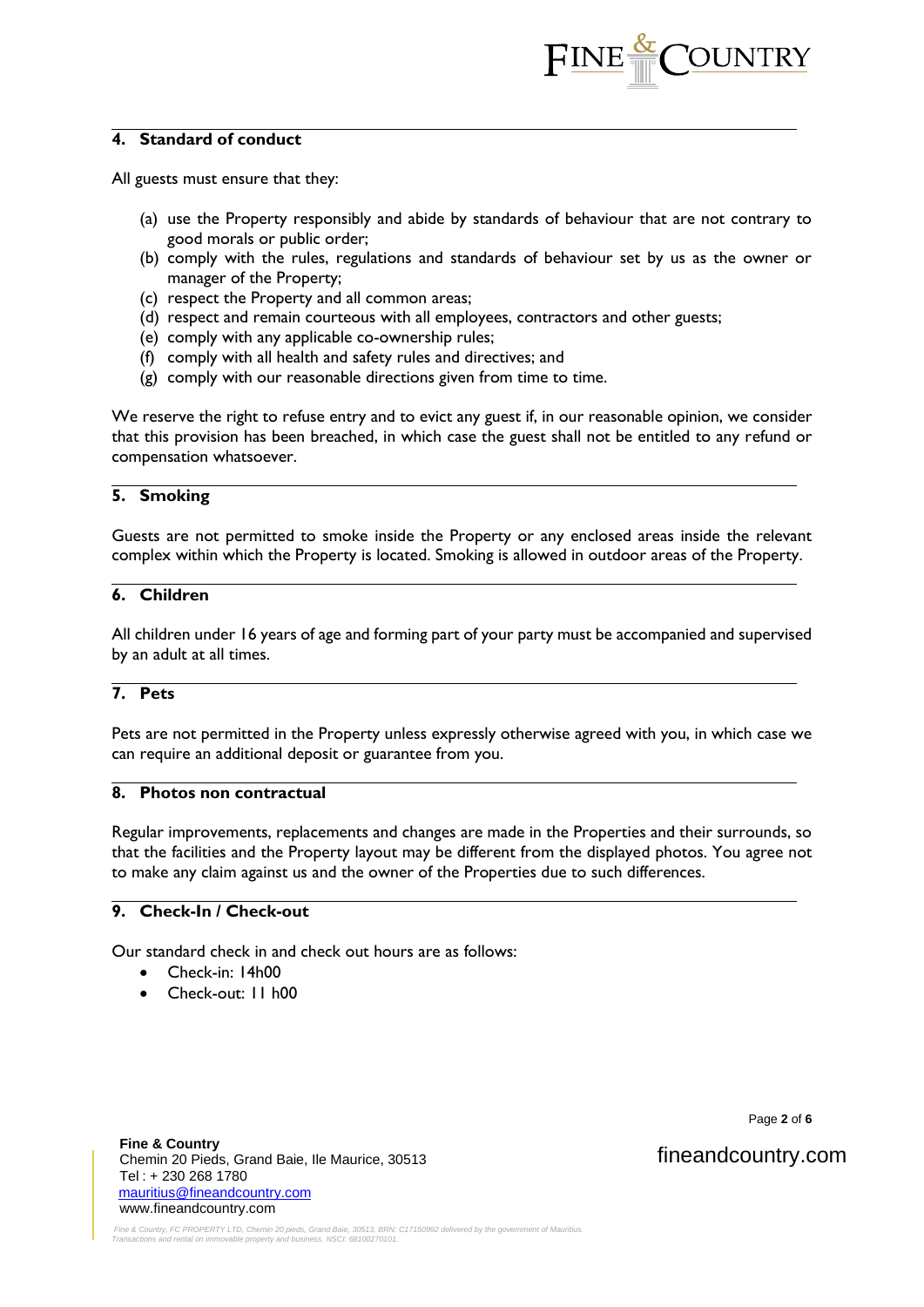

### **10. Compliance with occupancy description**

You agree to comply strictly with the room occupancy description featured on the website in respect of the maximum number of persons and the adults/children classification that can occupy the specific room at any one time.

#### **11. Pricing**

We adopt dynamic pricing and the price of our rooms, products and services fluctuates based on demand and other factors. Before confirming a reservation or purchase, we will provide you with the total price for the requested reservation or purchase. Depending on the room rate and options selected upon booking, payment may be due at the time the reservation is made or at a later date.

The price you pay is the price quoted to you at the time you make your reservation or purchase, except that if Value Added Taxes or other government taxes or surcharges are included within the price and change between the date of your reservation or purchase and the date of your stay, we will adjust the rate that you pay unless you have already paid for the reservation, product or service in full before the change takes effect.

Unless otherwise specified, meals and other extras are not included in the room price but you may be able to add them to your reservation during the booking process or they may be available to you during your stay.

The prices quoted do not include passport or visa handling, travel insurance, airport and port taxes, gratuities or other similar charges unless otherwise expressly specified. You may pay using any one of the currencies supported by our site. The applicable exchange rates of the supported currencies shall be determined at our sole discretion, or by our payment processing provider, as the case may be. We shall not be liable for any exchange rate losses incurred by you as a result of any credit card or other transactions effected to us.

Payments can be settled by bank transfer, and we shall send you our bank account details. To note that any applicable bank charges are at your cost.

Once the payment has been processed, please send us a copy of your bank transfer for our follow-up, and as soon as we will receive your payment, we will send you your booking confirmation.

#### **12. Condition of the property**

The Property and its contents are made available to you in perfect condition for use and operation and an inventory will be provided to you prior to you taking possession of the Property.

#### **13. Security bond**

Unless another amount is required by us, you must provide to us a minimum-security bond of 500  $\epsilon$ in cash deposit or credit card imprint upon check-in as security for the performance of your obligations in connection with the Property, including your obligations as set out in this document. We may appropriate any part of the amount held by us as security bond for any amount that is due to us or towards damages or losses caused by any breach of your obligations in connection with the

Page **3** of **6**

 **Fine & Country**  Chemin 20 Pieds, Grand Baie, Ile Maurice, 30513 Tel : + 230 268 1780 [mauritius@fineandcountry.com](mailto:mauritius@fineandcountry.com) www.fineandcountry.com

fineandcountry.com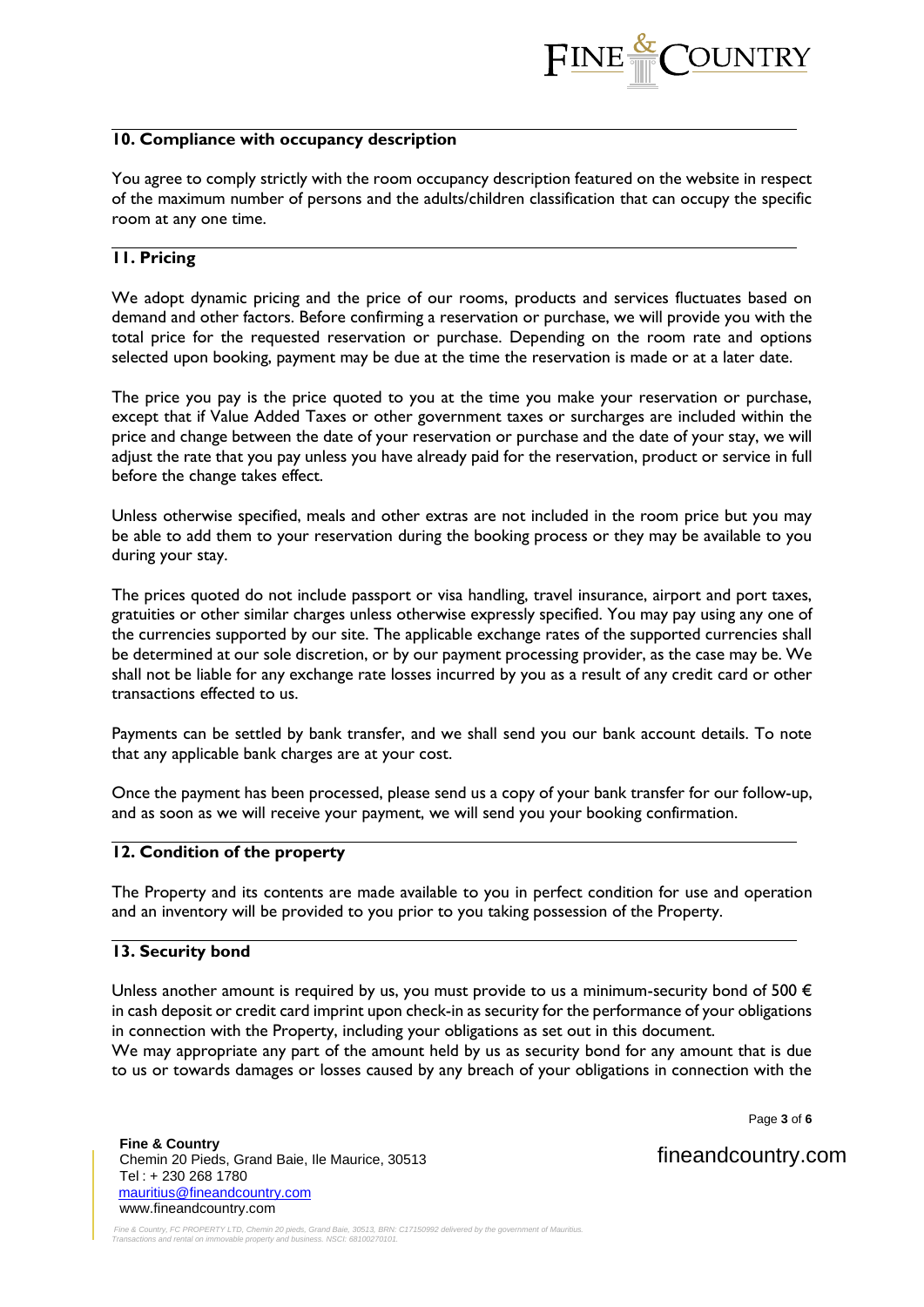

Property, including (without limitation) for the costs of repairing any damage (fair wear and tear excepted) or for the replacement of damaged or missing items.

In the event of a no-show or a last-minute cancellation, the cost of the complete stay will be debited as a fixed indemnity from the payment method specified by the customer in the reservation.

## **14. independent contractors**

Some of the services and/or activities offered at the Property may be offered and carried out by persons independent from FC Property Limited.

You agree that, if the said services/activities happen to be available at the Property, they are not carried out under our responsibility but under the responsibility of independent contractors and you will not make a claim against us in connection with these services/activities.

We may ask you to sign a registration/disclaimer form prior to entitlement to make use of the said services/activities.

#### **15. Payment conditions**

Unless agreed otherwise by us in writing:

- (a) a deposit of 50% of the total amount due is required to confirm and secure your booking;
- (b) the remaining balance should be settled 10 days before arrival date or directly at the Property upon arrival and before possession is given to you; and
- (c) in case of a "Non-Refundable" offer, 100% of the total amount due will be required to confirm and secure your booking.

## **16. Reimbursement**

If we are required to effect a refund, the relevant amount will be transferred back by us to the bank account used to make the original booking. Any booking charges applied will not be eligible for reimbursement.

## **17. Travel insurance**

Our prices do not include insurance and we strongly recommend that you take out appropriate travel insurance.

## **18. Classification**

Property star ratings are indicated as a general guide. Star ratings may differ according to the country where a property is located and are not necessarily the official local rating.

Standards can also vary between accommodation of the same class in the country.

Page **4** of **6**

fineandcountry.com

 **Fine & Country**  Chemin 20 Pieds, Grand Baie, Ile Maurice, 30513 Tel : + 230 268 1780 [mauritius@fineandcountry.com](mailto:mauritius@fineandcountry.com) www.fineandcountry.com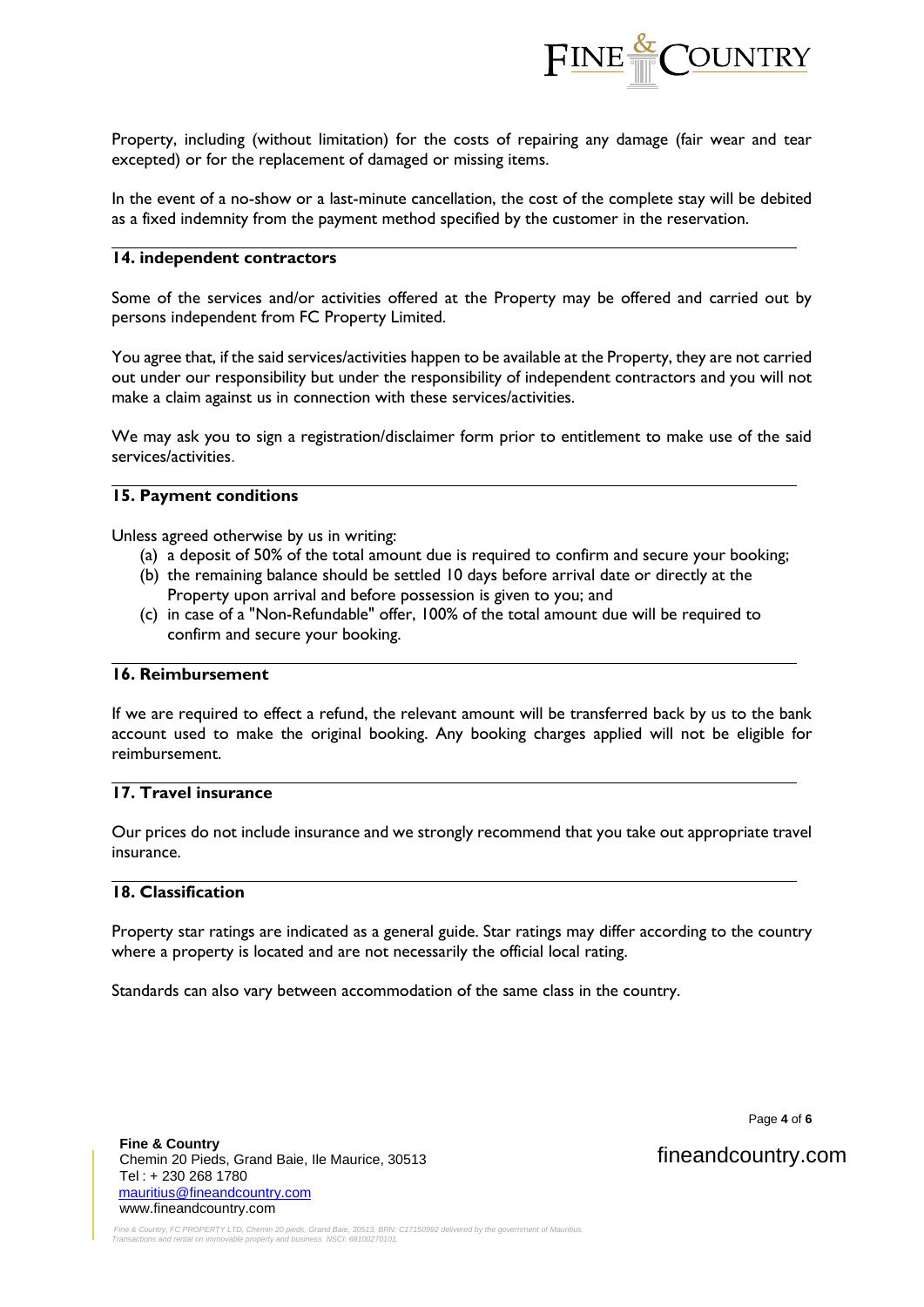

## **19. Time-limit to make claims - where claims are to be made**

All claims made by the Client in relation to the services or in relation to their stay shall imperatively be made in writing to us within 24 hours from the event giving rise to the claim. Failure to do so by the Client shall render the claim inadmissible. All claims must bear the mention:

'Booking Claim + Reservation Number/Lastname' in the mail subject.

Claims shall imperatively have to be made either by e-mail at mauritius.rentals@fineandcountry.com or hand delivery at the following addresses: Fine & Country, Chemin Vingt Pieds, Grand Baie, Mauritius.

#### **20. Relocation/ rebooking**

In the event of unavailability of the chosen residence, or in a case of force majeure, the Property reserves the possibility of fully or partially relocating the Client to an equivalent category residence for the same type of services, with all costs involved in the transfer being payable by the chosen residence. No additional compensation will be paid. In case of airline seats not being available as booked, it is the responsibility of the airline to rebook the customer

### **21. Force majeure**

FC Property Limited cannot be held liable with respect to the customer for failure to execute its obligations resulting from an event of force majeure.

Cases of force majeure shall be construed as meaning any event of natural disasters, adverse weather conditions, risks of natural hazards (such as approaching hurricanes, cyclones or other storms, fire, flood, drought, war, warlike commotion, political unrests, boycotts, riots or civil commotions, terrorist attack or threats, strikes, outbreaks of illnesses, epidemics, pandemics, health emergencies, government imposed curfews, limitations of movement or other measures, industrial disputes, unavoidable technical problems with transport, machinery or equipment, power failure, or any other events which make it impossible for clients to travel to the destination where the Property is located.

## **22. Cancellations**

Cancellations and amendments to confirmed bookings are subject to the following fees:

|                                    | LOW                      | HIGH           | <b>PEAK</b>   |
|------------------------------------|--------------------------|----------------|---------------|
|                                    | SEASON                   | <b>SEASON</b>  | <b>SEASON</b> |
| 60 days prior to arrival           | $\overline{\phantom{a}}$ | $\blacksquare$ | 100%          |
| 46 - 60 days prior to arrival      | 25%                      | 50%            | 100%          |
| $45 - 31$ days prior to arrival    | 50%                      | 75%            | 100%          |
| less than 30 days prior to arrival | 100%                     | 100%           | 100%          |
| No-show & unexpected departure     | 00% ا                    | $100\%$        | 100%          |

 **Fine & Country**  Chemin 20 Pieds, Grand Baie, Ile Maurice, 30513 Tel : + 230 268 1780 [mauritius@fineandcountry.com](mailto:mauritius@fineandcountry.com) www.fineandcountry.com

Page **5** of **6**

fineandcountry.com